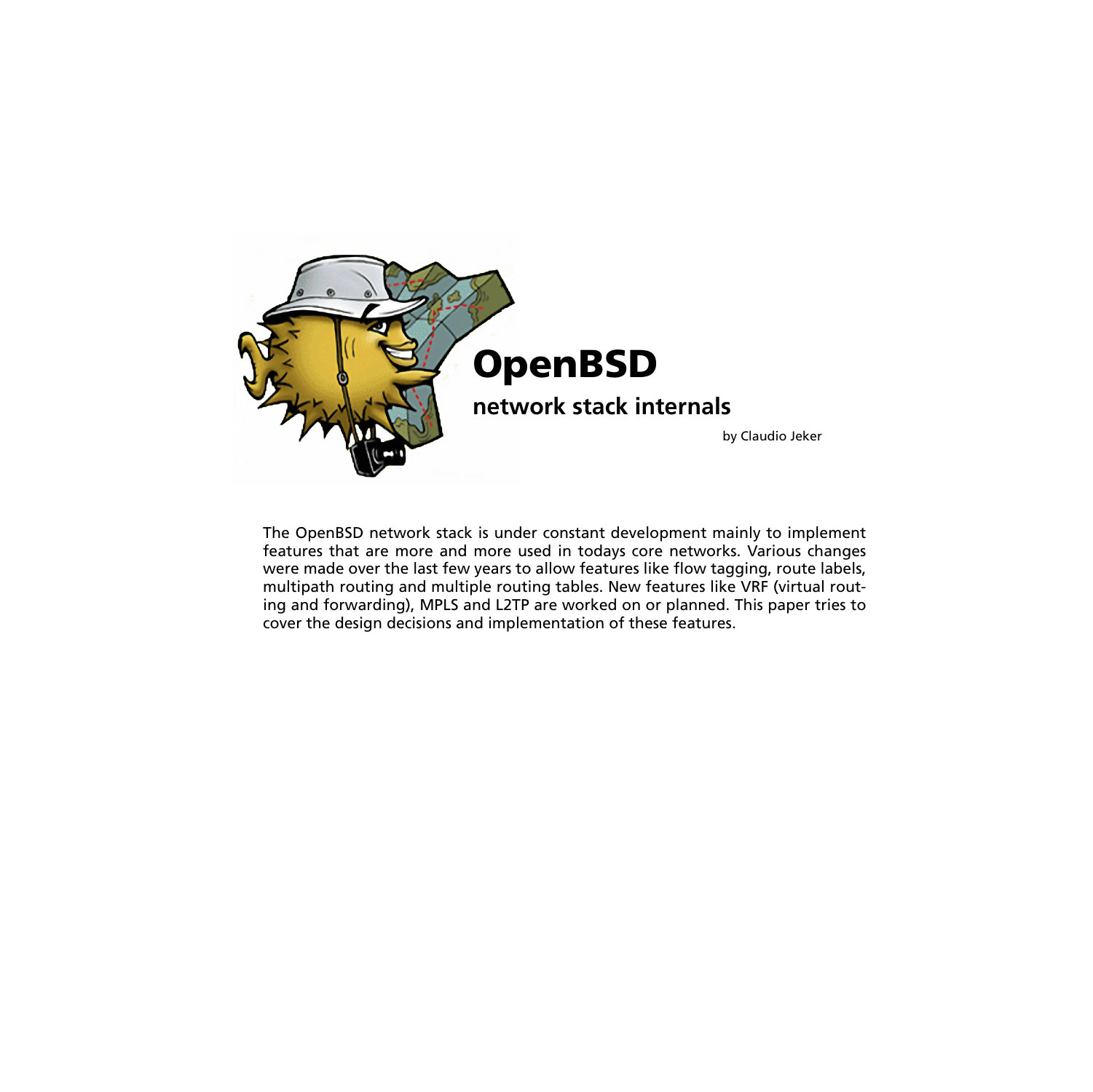

### **Introduction**

The OpenBSD network stack is based on the original BSD4.4 design that is described in TCP/IP Illustrated, Volume [2\[1\].](#page-5-0) Even though many changes were made since then [\[1\]](#page-5-0) still gives the best in depth introduction to the BSD based network stacks. It is the number one reference for most part of the network stack. Additionally IPv6 Core Protocols Implementatio[n\[2\]](#page-5-1) covers the KAME derived IPv6 network stack implementation and should be considered the reference for anything IPv6 related.



**Figure 1: Building blocks of the network stack**

The networking code can be split in four major building blocks: the network stack, the mbuf API, the routing table and the socket API. The various protocol support are hooked into the network stack on various defined borders. Protocols provide methods which are registered in a protosw structure. By looking up these structures instead of calling the functions directly a more dynamic and easily extensible stack can be built. There is an input and an output path that starts in the drivers and ends in the socket API and vice versa. Every packet passing through the network stack is stored in mbufs and mbuf clusters. It is the primary way to allocate packet memory in the network stack but mbufs are also used to store non packet data. Everything routing related is covered by the protocol independent routing table. The routing table covers not only the layer 3 forwarding information but is also used for layer 2 look ups -- e.g. arp or IPv6 network discovery. The calls to the routing table code are scattered all over the network stack. This entanglement of the routing code is probably one of the most problematic parts when making the network stack MP safe. Last but not least the socket API. It is the interface to the userland and a real success story. The BSD socket API is the most common way for applications to interact between remote systems. Almost any operating system implements this API for userland programs. I will not cover the socket API because non of the new features modified the socket API in detail.

## **mbufs**

Packets are stored in mbufs. mbufs can be chained to build larger consecutive data via m\_next or build a chain of independent packets by using the m\_nextpkt header. m\_data points to the first valid data byte in the mbuf which has the amount of m\_len bytes stored. There are different mbuf types defined to indicate what the mbuf is used for. The m\_flags are used in various ways. Some flags indicate the structure of the mbuf itself (M\_EXT, M\_PKTHDR, M\_CLUSTER) and some indicate the way the packet was received (M\_BCAST, M\_MCAST, M\_ANYCAST6). If M\_PKTHDR is set an additional structure m\_pkthdr is included in the mbuf. The first mbuf of a packet includes this m\_pkthdr to store all important per packet meta data used by the network stack. The complete length of the mbuf chain and the interface a packet was received on are the most important ones.

#### **Code Fragment 1: mbuf structures**

```
struct m hdr {
         struct mbuf *mh next;
         struct mbuf *mh<sup>-</sup>nextpkt;
          caddr_t mh_data;
         u_int mh_len;<br>short mh_type
                  mhtype;
         u short mh<sup>-flags;</sup>
};
struct pkthdr {
                  ifnet *rcvif;
          SLIST_HEAD(packet_tags, m_tag) tags;
                  len: int csum_flags;
         struct pkthdr pf;
};
struct m_tag {
          SLIST_ENTRY(m_tag) m_tag_link;
         u int\overline{16} t m tag id;
         u_int16<sup>-</sup>t m<sup>-</sup>tag<sup>-</sup>len;
};
```
Mbuf tags are generic packet attributes that can be added to any packet. Mbuf tags are mostly used by the IPsec code and to prevent loops in the network stack when tunnelling interfaces are used. Up until OpenBSD 4.2 pf used the mbuf tags to store internal state information (pkthdr pf). Every packet needs this state information if pf is enabled. Moving this structure from mbuf tags directly into the m\_pkthdr almost doubled performance. The main reason of this speed up is that the allocation of mbuf tags is skipped. Mtag allocation is slow because malloc(9) needs to be used to allocate the dynamic length elements. Information that has to be added to every packet should probably be directly included in the packet header.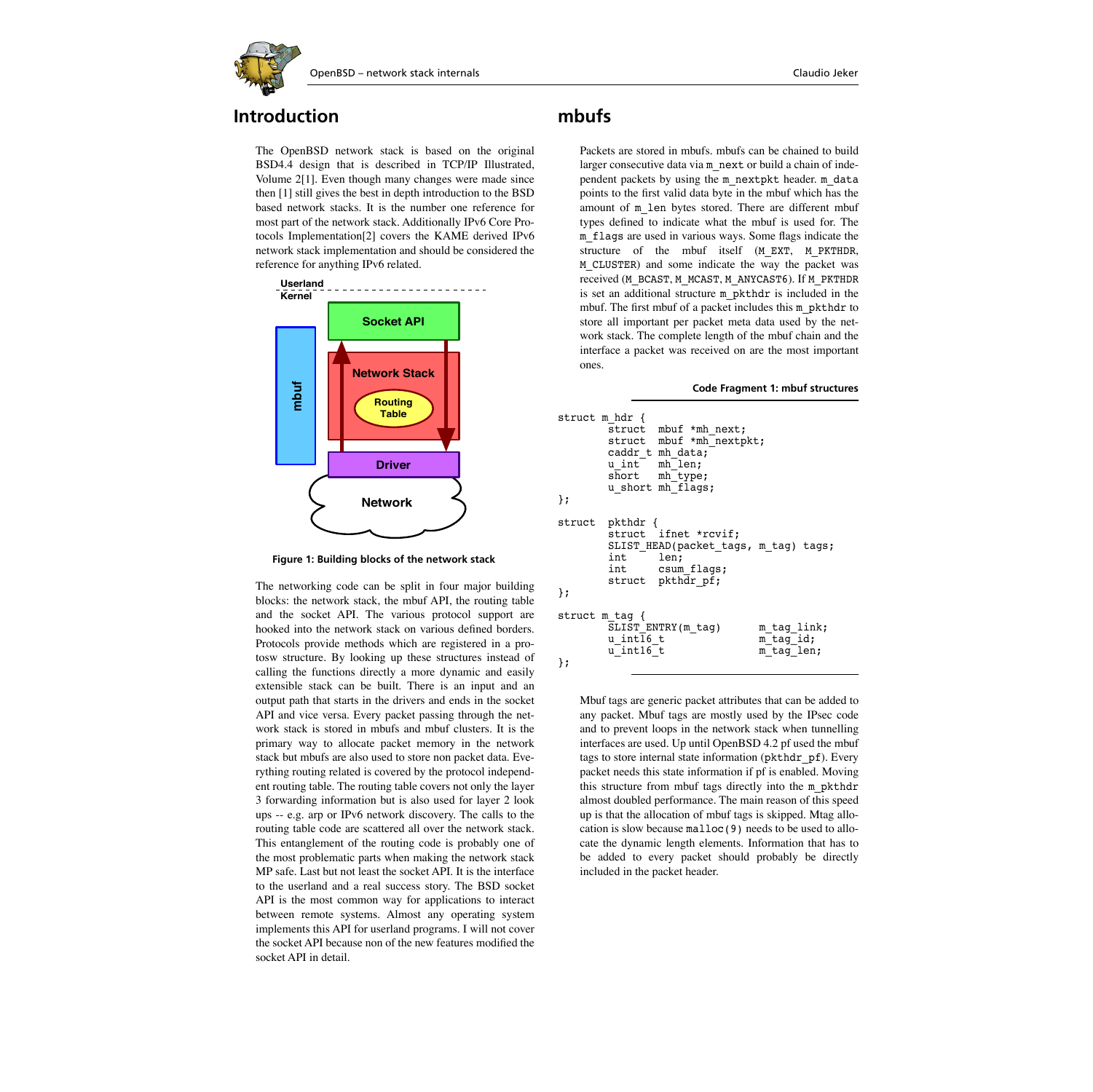





**Figure 2: mbuf structures of two packets, 1st packet is built by an mbuf chain of two mbufs (first mbuf with internal data second with an external mbuf cluster).**

## **Network Stack**

Packets enter the network stack from userland through the socket API or by the network driver receive interrupt function. Packets received by the network card enter one of the layer 2 input functions -- ether\_input() is the most commonly used one. This function decodes/pops off the layer 2 header and figures out the proper payload type of the data. In the Ethernet case the ether type is inspected but first it is checked if it is a multicast or broadcast packet and the corresponding mbuf flags are set. Depending on the payload type an input queue is selected, the packet is enqueued and a softnet software interrupt is raised. This interrupt is delayed because IPL\_SOFTNET has a lower precedence then IPL\_NET used by the driver interrupt routine. So the driver can finish his work and when lowering the system priority level the softnet interrupt handler is called. The softnet handler checks netisr for any set bits and calls the corresponding protocol *interrupt* handler. Most of the time this is ipintr() or ip6intr() but the bridge, ppp and pppoe code use the softnet handler as well. So the splnet()/splsoftnet() dance has nothing to do with the layer 2/layer 3 border.

ipintr() dequeues all packets in the protocol input queue and passes them one after the other to ipv4\_input(). ipv4\_input() checks the IP header then calls pf test() to do the input firewalling. Now the destination is checked and if the packet is not for this host it may be forwarded. Local packets are passed to the transport layer. Instead of hardcoding the corresponding handlers into ipv4\_input() a more object oriented approach is used by

calling the pr\_input() function of a protosw structure. The inetsw<sub>[]</sub> array contains the various protosw structures indexed by protocol family.



**Figure 3: Network stack input flow**

Common input functions are tcp\_input(), udp input() and rip input() -- rip stands for raw IP and has nothing in common with the RIP routing protocol. These input functions check the payload again and do a pcb lookup. The pcb or protocol control block is the lower half of a socket. If all is fine the packet is appended to the socket receive buffer and any process waiting for data is woken up. Here the processing of a network interrupt ends. A process will later on call the soreceive () function to read out the data in the receive buffer.

In the forward path a route lookup happens and the packet is passed on to the output function.

Sending out data normally starts in userland by a write () call which ends up in sosend(). The socket code then uses the protosw  $pr$  usrreq() function for every operation defined on a socket. In the sosend() case pr\_usrreq() is called with PRU\_SEND which will more or less directly call the output function e.g. tcp output() or udp output(). These functions encapsulate the data and pass them down to ip\_output(). On the way down the output function is called directly (not like on the way up where between the layer 3 and 4 the protosw structure was used). In ip\_output() the IP header is prepended and the route decision is done unless the upper layer passed a cached entry. Additionally the outbound firewalling is done by calling  $pf$  test(). The layer 3 functions invoke the layer 2 output function via the ifp->if output() function. For the Ethernet case, ether\_output() will be called. ether output() prepends the Ethernet header, raises the spl to IPL\_NET, puts the packet on the interface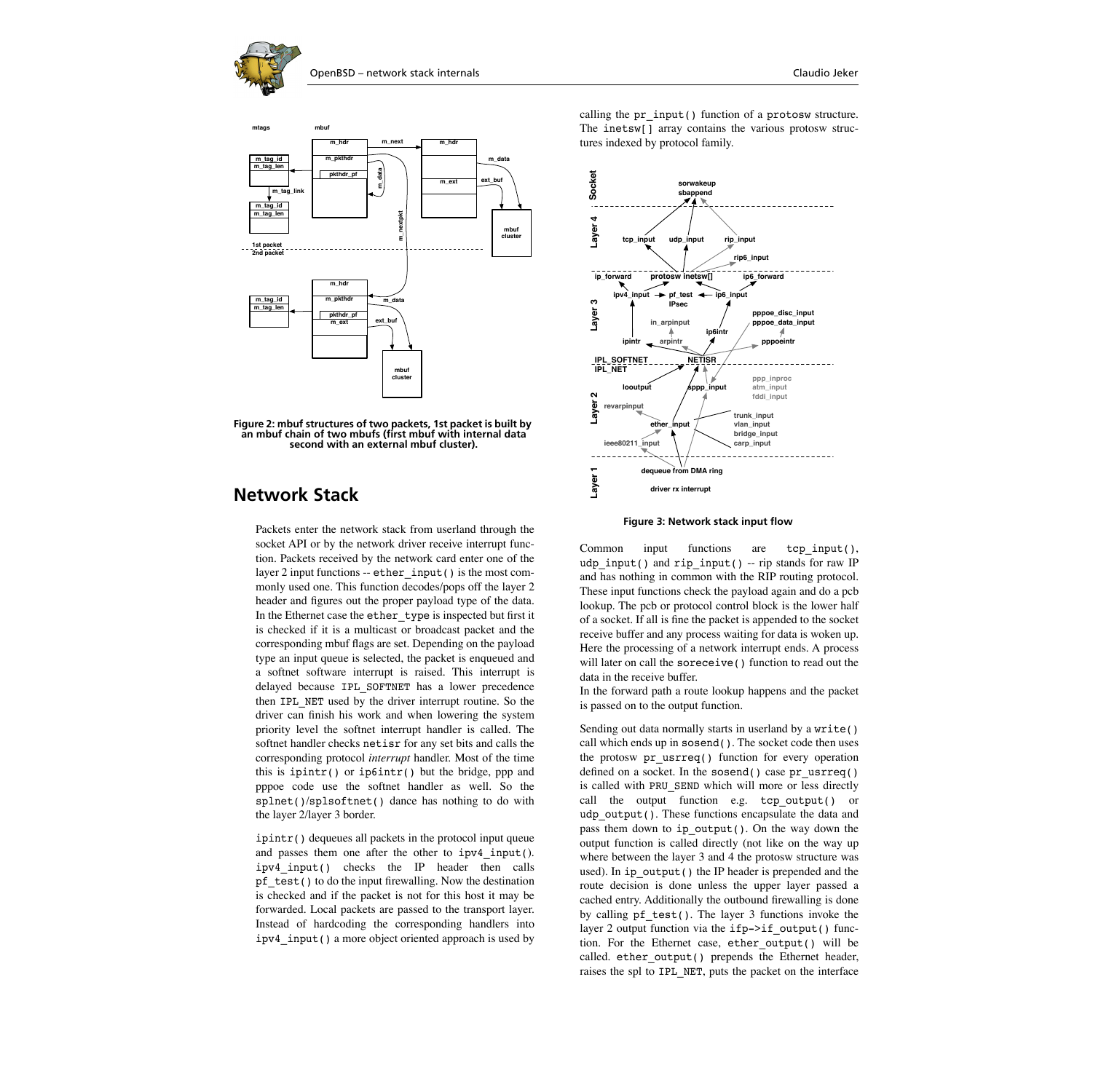output queue, and then calls the  $ifp->if~start()$  function. The driver will then put the packet onto the transmit DMA ring where it is sent out to the network.

This is just a short fly through the network stack, in the real world the network stack is much more complex due to the complex nature of the protocols and added features. All the control logic of the network stack is left out even though it is probably the most obscure part of it.



**Figure 4: Network stack output flow**

## **Routing Table**

The routing table uses the same patricia trie as described in [\[1\]](#page-5-0) even though minor extensions were done or are planned. The routing table stores not only layer 3 forwarding information but includes layer 2 information too. Additionally the patricia trie is also used by pf tables. There is a lot of magic in the routing table code and even minor changes may result in unexpected side-effects that often end up in panics. The interaction between layer 3 and layer 2 is a bit obscure and special cases like the arp-proxy are easily forgotten. The result is that routing changes take longer then expected and need to move slowly. Until now *only* routing labels, multiple routing tables, and multipath routing were implemented plus a major bump of the routing messages was done. The routing messages structure was changed to allow a clean integration of these features. Mainly the routing table ID had to be included into each routing header.

With a few tricks it was even possible to have some minimal backward compatibility so that new kernels work with older binaries.



**Figure 5: Overview of the routing tables**

#### <span id="page-3-0"></span>**Routing Labels**

Routing labels were the first OpenBSD specific extension. A routing label is passed to the kernel as an additional sockaddr structure in the routing message and so the impact was quite minimal. But instead of storing a string with the label on every node a per label unique ID is stored in the routing entry. The mapping is done by a name to ID lookup table. Labels can be set by userland and pf can make decisions based on these labels.

#### **Multipath Routing**

The implementation of multipath routing was initially from KAME but additional changes were necessary to make them usable. Especially the correct behaviour of the routing socket was a challenge. Some userland applications still have issues with correctly tracking multipath routes because the old fact of one route one nexthop is no longer true.



**Figure 6: rn\_dupedkey and multipath routes**

Multipath routing is abusing the possibility of storing the same key multiple times in the routing table. This is allowed because of possible more specific routes with the same network address -- e.g. 10.0.0/24 and 10/8. Such identical keys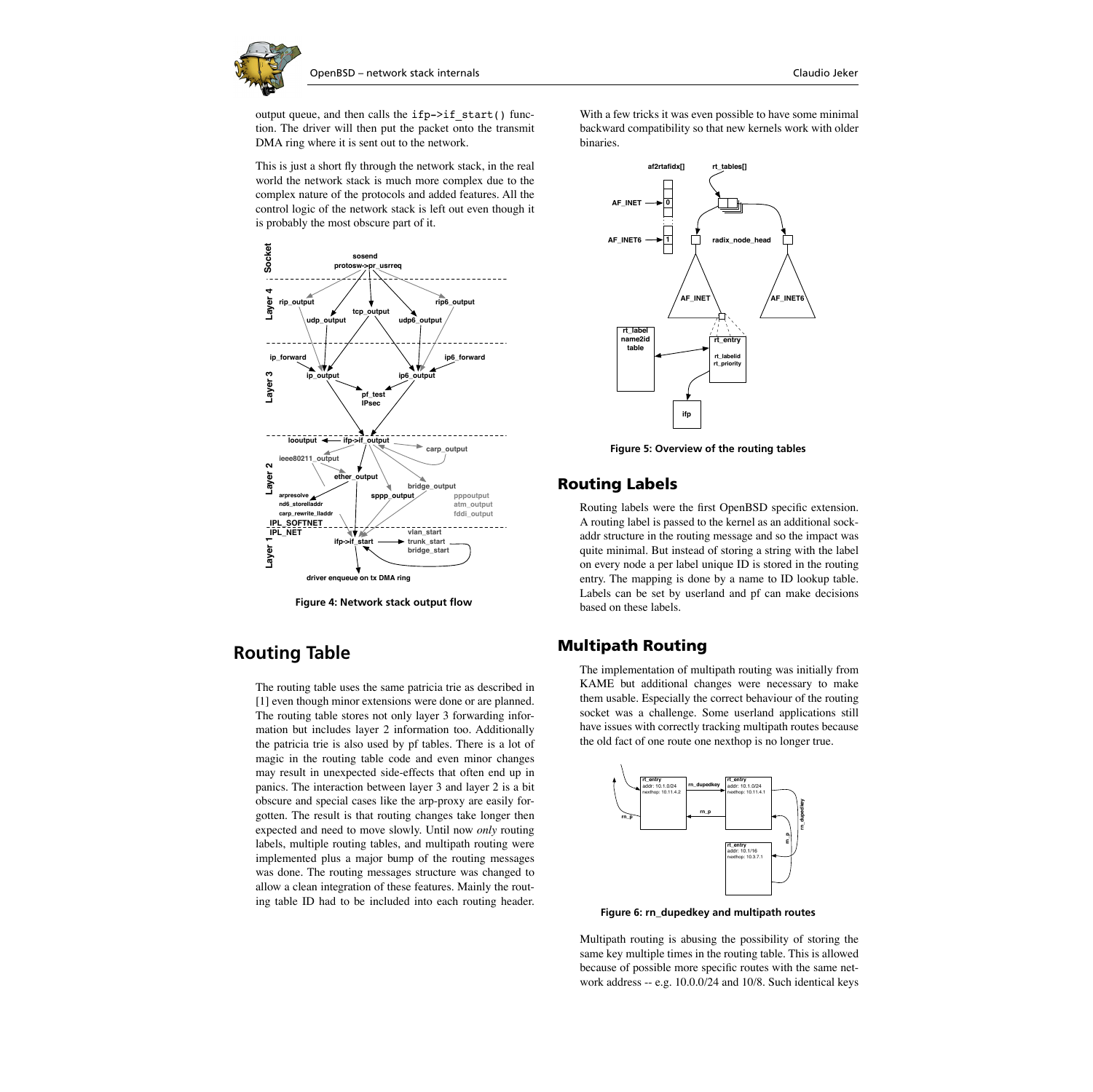

are stored in the rn\_dupedkey list. This list is ordered by prefix length -- most specific first -- so all multipath routes are consecutive.

In the network stack some route look ups had to be exchanged with a multipath capable version. rtalloc\_mpath() is the multipath aware route lookup which has an extra attribute -- the source address of the packet. The source and destination address are used to select one of the multiple paths. rtalloc\_mpath() uses a hash-threshold mechanism[\[3\]](#page-5-2) to select one of the equal routes and routes are inserted in the middle of the list of paths. This more complex mechanism to select and insert routes was chosen to keep the impact of route changes small.

Special sysctl buttons were added to enable and disable the multipath routing:

sysctl net.inet.ip.multipath=1

and/or:

sysctl net.inet6.ip6.multipath=1

Without these sysctl values set multipath routing is turned off even if multiple routes are available.

### **Multiple Routing Tables**

Multiple routing tables are a prerequisite for VRF. The first step in supporting virtual routing and forwarding is to be able to select an alternate routing table in the forwarding path.

Every address family has a separate routing table and all routing table heads are stored in an array. With regard to VRF it was considered the best to always create a full set of routing tables instead of creating per address family specific routing tables. If a new routing table is created the radix\_node\_heads for all address families are created at once, see [Figure 5](#page-3-0). pf(4) is used to classify the traffic and to select the corresponding forwarding table. At the moment it is only possible to change the default routing table in the IP and IPv6 forwarding path. For link local addressing - e.g. arp -- the default table is used.

#### **VRF**

The idea behind virtual routing and forwarding is the capability to divide a router into various domains that are independent. It is possible to use the same network in multiple domains without causing a conflict.

To support such a setup it is necessary to be able to bind interfaces to a specific routing table or actually building a routing domain out of a routing table and all interfaces which belong together. On packet reception the mbuf is marked with the ID of the receiving interface. Changes to the layer 2 code allow the use of alternate routing tables not only for IP forwarding but for arp look ups as well. With this, it is possible to have the same network address configured multiple times but completely independent of each other.

To create a system with virtualized routing many changes are needed. This starts with making the link local discovery protocols (arp, rarp, nd, ...) aware of the multiple domains. The ICMP code and all other code that replies or tunnels packets needs to ensure that the new packet is processed in the same domain. A special local tunnel interface is needed to pass traffic between domains and pf may need some modifications as well. Finally the socket layer needs a possibility to attach a socket to a specific routing domain. The easiest way to do this is via a getsockopt() call.

Unlike the vimag[e\[4\]](#page-5-3) approach for FreeBSD not a full virtualization is done. The main reason behind this different approach is in my opinion primarily the originator and his background. In FreeBSD, vimage was developed by network researchers the idea is to be able to simulate multiple full featured routers on a single box. Therefore vimage goes further then the OpenBSD implementation by having multiple routing sockets, protosw arrays and independent interface lists. In OpenBSD the development is pushed by networking people with an ISP background. The end result is similar but the userland hooks are different. In OpenBSD, userland will have access to all domains at once through one routing socket so that one routing daemon is able to modify multiple tables at once.

### **Routing Priorities**

With the inclusion of bgpd, ospfd, and ripd the need for userland to easily manage various routing source in the kernel became more apparent. In case of conflicts it is necessary to have a deterministic mediator between the different daemons. E.g. prefixes learned via OSPF should have a higher preference than external BGP routes. Routing suites like xorp and quagga/zebra normally use a separate daemon to merge these various routing sources. This is a single point of failure and unnecessary because the kernel can do this just fine. Similar to commercial routers this can be done by the kernel by adding a priority to each route and giving each routing source one specific priority level. With the introduction of multipath routing it is possible to store a route multiple times in the kernel. Having a cost for each route and sorting the list of equal routes by the cost gets the desired behaviour. Only the routes with the lowest cost are used for routing -- in other words, this is now equal cost multipath routing.



**Figure 7: Using rn\_dupedkey to implement priorities**